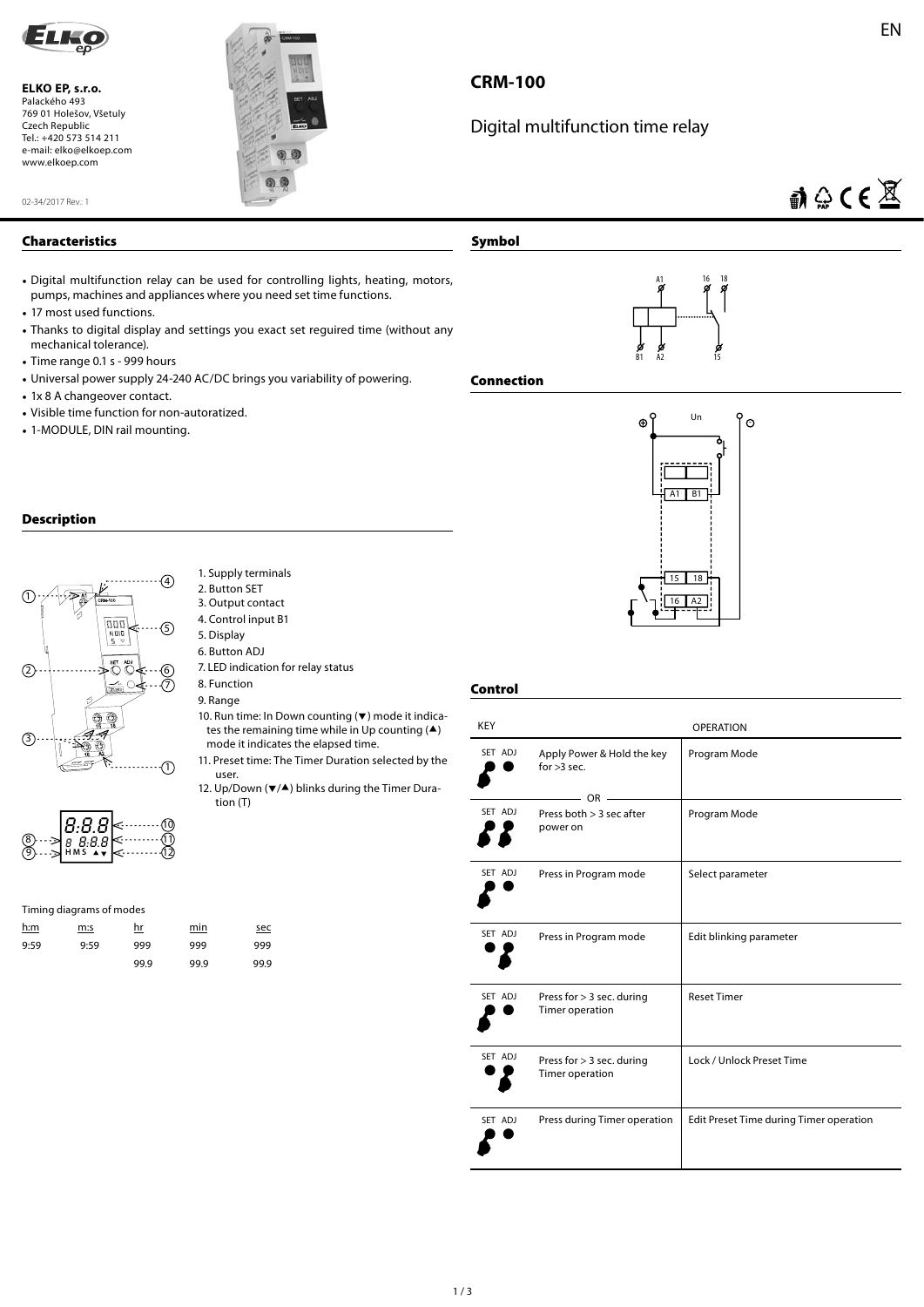### **Programming instruction**

Apply power & hold the SET key for > 3 sec. OR

Press both ADJ & SET key for > 3 sec. After power ON. Now follow the steps given below

KEY DISPLAY RESULT

SET ADJ  $\boldsymbol{\zeta}$ <sup>F</sup> 5:39 **H M** SET ADJ  $\boldsymbol{\zeta}$ <sup>f</sup> 5:39 **H M** SET ADJ  $\boldsymbol{\zeta}$ <sup>f</sup> 5:39 **H M** SET ADJ  $\boldsymbol{\zeta}$ <sup>f</sup> 5:39 **H M** SET ADJ  $\boldsymbol{\zeta}$ <sup>f</sup> 8:39 **H M** SET ADJ  $\boldsymbol{\zeta}$ <sup>f</sup> 8:39 **H M** SET ADJ  $\boldsymbol{\zeta}$ <sup>f</sup> 8:09 **H M** SET ADJ ●  $\boldsymbol{\zeta}$ <sup>f</sup> 8:09 **H M** SET ADJ  $\boldsymbol{\zeta}$ <sup>f</sup> 8:06 **H M** SET ADJ  $\boldsymbol{\zeta}$ <sup>f</sup> 8:06 **H M** SET ADJ  $\boldsymbol{\zeta}$ <sup>f</sup> 8:06 **H M** SET ADJ 00.0  $\boldsymbol{\zeta}$ <sup>f</sup> 8:06 **H M**

Press ADJ key to select desired function (e.g. F) Confirms function Then Range indicator blinks Press ADJ key to select range (e.g. HM range 'HM') Confirms range selection. 1st digit of Preset time blinks. (For modes '1' , '2' & 'G' two preset times 'On' & 'Off ' to be set) Change with ADJ Key (e.g.from 3 to 0) Press Set to confirm 1st digit selection, now 2nd digit blinks Press ADJ key to adjust desired preset time digit (e.g.from 5 to 8) Confirms 2nd digit selection, now 3rd digit of Preset Time blinks. Change with ADJ Key (e.g. from 9 to 6) Now UP / DOWN Indicator blinks Change with ADJ Key (e.g.from DOWN to UP) Confirms counting mode.

Important Note:

1. Output de-energizes when device enters into PROGRAM MODE and starts new cycle after coming out of PROGRAM MODE.

Timer starts working normally.

Program Over.

2. Loads which have current requirement > 1mA, can only be used as Optional Load. For e.g. Contactor Coil, AC Relay Coil, etc.

## **Function**



### 1  $T_{\text{OFF}}$  $T_{_{\text{ON}}}$  $T_{_{\text{OFF}}}$  $T_{_{\text{ON}}}$ U R



### 3 T T U R







| U  |  |  |
|----|--|--|
| B1 |  |  |
| R  |  |  |

| 8 | U              |  |
|---|----------------|--|
|   | B <sub>1</sub> |  |
|   | R              |  |

| U              |                                          |
|----------------|------------------------------------------|
| B <sub>1</sub> | Signal OFF delay [9]<br>Permanent supply |
|                | is closed. Timing co                     |
|                | relay de-energizes.                      |

| н |  |   |
|---|--|---|
| Β |  |   |
| R |  | ٠ |



| п              |  |  |
|----------------|--|--|
| B <sub>1</sub> |  |  |
| ĸ              |  |  |





### F U **B**1 ۰  $\Box$  $R$   $\overline{1}$   $\overline{1}$   $\overline{1}$   $\overline{1}$   $\overline{1}$   $\overline{1}$   $\overline{1}$   $\overline{1}$   $\overline{1}$   $\overline{1}$   $\overline{1}$   $\overline{1}$   $\overline{1}$   $\overline{1}$   $\overline{1}$   $\overline{1}$   $\overline{1}$   $\overline{1}$   $\overline{1}$   $\overline{1}$   $\overline{1}$   $\overline{1}$   $\overline{1}$   $\overline{1}$   $\mathsf{T}$



### **Cyclic OFF/ON {OFF Start, (Sym, Asym)}** [1]

T-ON and T-OFF can be same or different. The relay (R) keeps on changing its status till power is removed.

Timing commences when supply is present. R energizes at

### **Cyclic ON/OFF{On Start,(Sym,Asym)}** [2]

This function is quite similar to the function '1' but initially the relay(R) is ON for period T-ON after the power is applied.

### **Impulse ON energizing** [3]

the end of the timing period.

**ON delay** [0]

After power ON, R energizes and timing starts. R de-energizes after timing is over.

### **Accumulative delay ON signal** [4]

Time commences as supply is present and switch B1 is open. Closing switch B1 pauses timing. Timing resumes when switch B1 is opened again. R energizes at the end of timing.

### **Accumulative delay ON inverted signal** [5]

Time commences as supply is present and switch B1 is closed. Opening switch B1 pauses timing. Timing resumes when switch B1 is closed again. R energizes at end of timing.



| 8 ⊍       | Inverted signal ON delay [8]                                 |
|-----------|--------------------------------------------------------------|
| <b>B1</b> | Timing will commence when supply is present and switch       |
|           | B1 is open. R energizes after timing. If B1 is closed during |
|           | timing period, timing resets to the beginning of cycle.      |

|  | Signal OFF delay [9]                                       |
|--|------------------------------------------------------------|
|  |                                                            |
|  | Permanent supply is required. R energizes when switch B1   |
|  |                                                            |
|  | is closed. Timing commences after S is opened and then the |







### **Leading edge impulse1** [C]

A permanent supply is needed. When B1 is closed, output relay energizes until timing irrespective of any further action of B1.

Permanent supply is required. R energizes for the timing period when B1 is opened or closed. When timing commences, changing state of B1 does not affect R but resets timer.

### **Leading edge impulse2** [d]

Permanent supply is required. when switch B1 is closed, and remains closed output relay energizes until timing is over. If B1 is opened during timing, R resets.

### **Trailing edge impulse1** [E]

Permanent supply required. when B1 is opened, R energizes and de-energizes when timing is over. If B1 is closed during timing R resets.

### **Trailing edge impulse2** [F]

Permanent supply is required. When switch B1 is opened, R energizes and will de-energize when timing is over. If B1 is pulsed during timing period it will have no effect on R.

### **Delayed impulse** [G]

When switch B1 is closed,  $T_{\text{OFF}}$  starts. Relay energizes at the end of  $T_{\text{OFF}}$  period. Then,  $T_{\text{OFF}}$  starts irrespective of signal level and relay de-energizes at the end of  $\mathsf{T}_{_{\mathsf{ON}}}$  period.